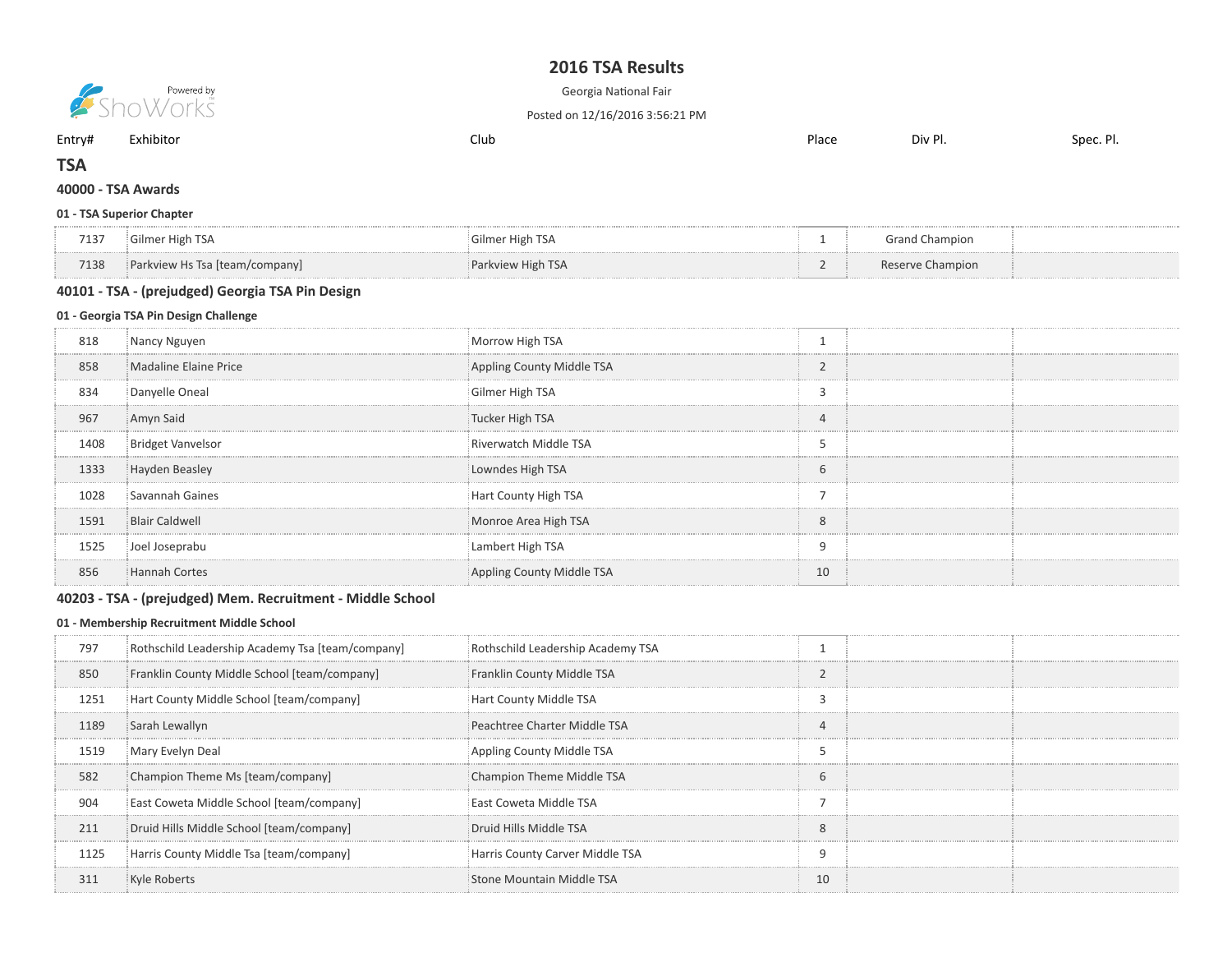| Entry# | Exhibitor |
|--------|-----------|
|--------|-----------|

### - TSA - (prejudged) Mem. Recruitment - High School

### - Membership Recruitment High School

| 295  | Parkview Hs Tsa [team/company]             | Parkview High TSA                             |                   |  |
|------|--------------------------------------------|-----------------------------------------------|-------------------|--|
| 962  | Tucker High School [team/company]          | Tucker High TSA                               | $\mathbf{\Omega}$ |  |
| 1311 | Clarisse Matyczyk                          | Gwinnett School of Math, Science and Tech TSA | -2                |  |
| 841  | Seth Stanley                               | Gilmer High TSA                               | 4                 |  |
| 807  | Woodstock High Tsa [team/company]          | Woodstock High TSA                            |                   |  |
| 1325 | Lowndes High School [team/company]         | Lowndes High TSA                              | 6                 |  |
| 934  | Pickens High School Tsa [team/company]     | Pickens County High TSA                       |                   |  |
| 1343 | Arabia Mountain High School [team/company] | Arabia Mountain High TSA                      | 8                 |  |
| 303  | Lithonia High School Tsa [team/company]    | Lithonia High TSA                             | q                 |  |
| 1545 | Griffin Axelrad                            | <b>Collins Hill High TSA</b>                  | 10                |  |

### 40301 - TSA - (prejudged) Promotional Design

### 01 - Promotional Design

| 944  | Michael Jorgensen  | Pickens County High TSA           |                |  |
|------|--------------------|-----------------------------------|----------------|--|
| 1523 | Swapnil Lad        | Lambert High TSA                  |                |  |
| 583  | Jonathan Castillo  | Champion Theme Middle TSA         | ∍              |  |
| 1300 | Isabella Destefano | Chamblee Charter High TSA         | $\overline{4}$ |  |
| 1286 | i Isabella Sadek   | Chamblee Charter High TSA         |                |  |
| 531  | Logan Jordan       | Houston County Career Academy TSA | 6              |  |
| 637  | Logan Bayer        | Houston County High TSA           |                |  |
| 1134 | Payton Jackson     | Harris County Carver Middle TSA   | 8              |  |
| 960  | Taylor Graham      | Tucker High TSA                   | 9              |  |
| 306  | Jazmine Lee        | Lithonia High TSA                 | 10             |  |

### - TSA - (prejudged) T-Shirt Design

#### - T-Shirt Design

| 291  | Emily Ku          | Parkview High TSA               |  |  |
|------|-------------------|---------------------------------|--|--|
| 1219 | Samina Patel      | Coffee High TSA                 |  |  |
| 667  | Elizabeth Tillman | Ben Hill Middle TSA             |  |  |
| 1136 | i Isabella Valera | Harris County Carver Middle TSA |  |  |
| 1582 | Shayla Westendorf | Berkmar High TSA                |  |  |
| 833  | Danyelle Oneal    | Gilmer High TSA                 |  |  |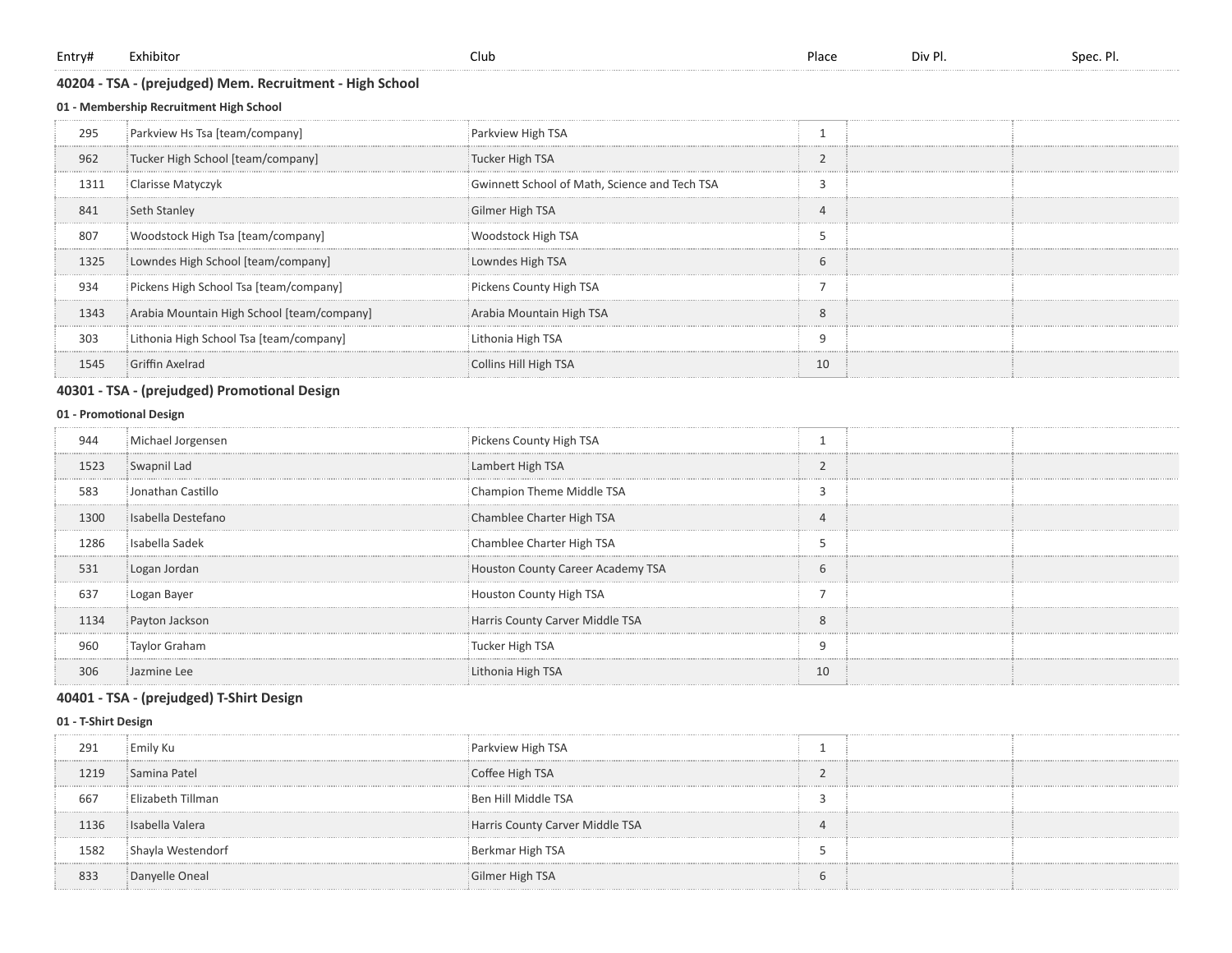| Entry# | Exhibitor          | Club                      | Place | Div Pl. | Spec. Pl. |
|--------|--------------------|---------------------------|-------|---------|-----------|
| 1021   | Allie Day          | Hart County High TSA      |       |         |           |
| 713    | Louis Simmons      | East Coweta Middle TSA    |       |         |           |
| 1107   | Mimi Nguyen        | Gainesville High TSA      |       |         |           |
| 1299   | Isabella Destefano | Chamblee Charter High TSA | 10    |         |           |

### - TSA -(on-site) Architectural Design

### - Architectural Design

| 292  | Ethan Odonoghue    | Parkview High TSA         |            |  |
|------|--------------------|---------------------------|------------|--|
| 874  | Lainey Bergeron    | Loganville High TSA       | $\sqrt{2}$ |  |
| 642  | Nathan Tarpley     | Houston County High TSA   |            |  |
| 1224 | Jackie Chen        | Peach County High TSA     | 4          |  |
| 1586 | Carson Dobbs       | Monroe Area High TSA      |            |  |
| 1235 | Nyla Dekle         | Duluth High TSA           | 6          |  |
| 843  | Isaac Defoor       | Gilmer High TSA           |            |  |
| 961  | Debra Sodiya       | Tucker High TSA           | 8          |  |
| 1287 | Maurice Davenport  | Chamblee Charter High TSA | 9          |  |
| 646  | Nathaniel Thompson | Houston County High TSA   | 10         |  |

# - TSA -(on-site) Catapult Design

## - Catapult Design Challenge

| 1326 | Lowndes High School [team/company]          | Lowndes High TSA                              |                        |  |
|------|---------------------------------------------|-----------------------------------------------|------------------------|--|
| 870  | Loganville High School Tsa                  | Loganville High TSA                           | $\sim$                 |  |
| 1123 | Union County Tsa [team/company]             | Union County High TSA                         | $\mathbf{\hat{}}$<br>∍ |  |
| 1585 | Carson Dobbs                                | Monroe Area High TSA                          | $\Delta$               |  |
| 940  | Pickens High School Tsa [team/company]      | Pickens County High TSA                       |                        |  |
| 1380 | Lucas Bensink                               | Mary Persons High TSA                         | 6                      |  |
| 1317 | Seowoo Park                                 | Gwinnett School of Math, Science and Tech TSA |                        |  |
| 1185 | West Laurens High School Tsa [team/company] | West Laurens High TSA                         | 8                      |  |
| 1253 | Hart County Middle School [team/company]    | Hart County Middle TSA                        | 9                      |  |
| 1014 | Destiny, Tyler, David, Ryan [team/company]  | <b>Wilkinson County High TSA</b>              | 10                     |  |
|      |                                             |                                               |                        |  |

# - TSA -(on-site) Dragster Challenge

### - Dragster Challenge

| 1386 | Megan Kelly  | Mary Persons High TSA |  |
|------|--------------|-----------------------|--|
|      |              |                       |  |
| 844  | Seth Stanley | Gilmer High TSA       |  |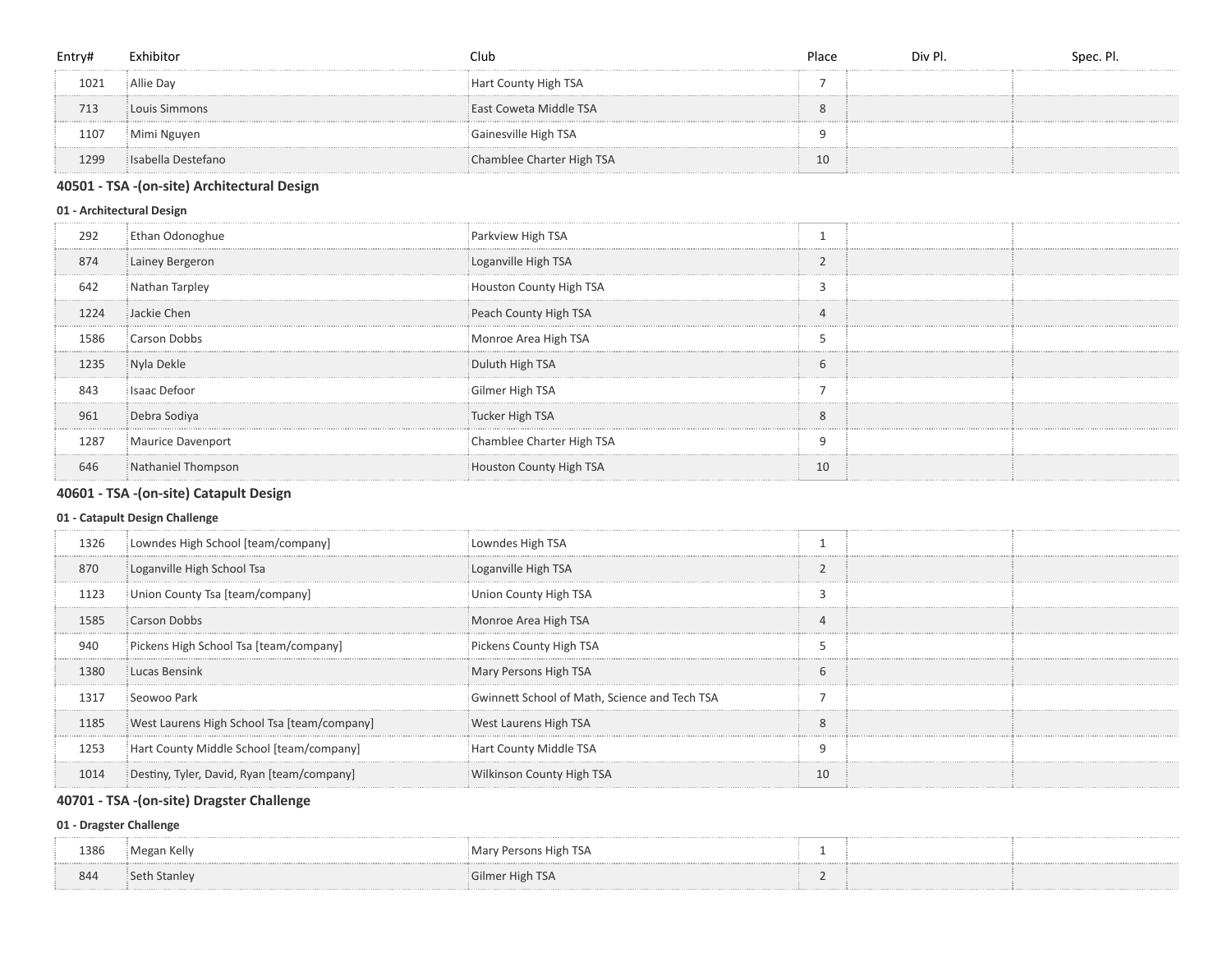| Entry# | Exhibitor                   | Club                                          | Place         | Div Pl. | Spec. Pl. |
|--------|-----------------------------|-----------------------------------------------|---------------|---------|-----------|
| 840    | Isiah Rooks                 | Gilmer High TSA                               | $\sqrt{2}$    |         |           |
| 1323   | Robert Nelson               | Gwinnett School of Math, Science and Tech TSA | 4             |         |           |
| 877    | Jarod Denmark               | Loganville High TSA                           |               |         |           |
| 1196   | Christian Galarza Feliciano | Norcross High TSA                             | $\mathfrak b$ |         |           |
| 1183   | Seth Davis                  | Fannin County High TSA                        |               |         |           |
| 634    | Taylor Zimmerman            | Houston County High TSA                       | 8             |         |           |
| 1561   | Clay Smith                  | Appling County High TSA                       | q             |         |           |
| 1456   | Muhammed Mughal             | Shiloh High TSA                               | 10            |         |           |

### - TSA -(on-site) Mousetrap Car

### - Mousetrap Car Design Challenge

| 399  | Forsyth Central High School Tsa    | Forsyth Central High TSA |                         |  |
|------|------------------------------------|--------------------------|-------------------------|--|
| 842  | Seth Stanley                       | Gilmer High TSA          | $\sim$                  |  |
| 1327 | Lowndes High School [team/company] | Lowndes High TSA         |                         |  |
| 1119 | Union County Tsa [team/company]    | Union County High TSA    | $\overline{4}$          |  |
| 787  | Calder Johnson                     | <b>Grady High TSA</b>    |                         |  |
| 554  | Alexander Echeverria               | Bethune Middle TSA       | 6                       |  |
| 294  | Parkview Hs Tsa [team/company]     | Parkview High TSA        |                         |  |
| 1532 | Lambert Hs Tsa [team/company]      | Lambert High TSA         | $\mathsf{\overline{8}}$ |  |
| 872  | Loganville High School Tsa         | Loganville High TSA      | Q                       |  |
| 1022 | Carson Smith                       | Hart County High TSA     | 10                      |  |

# - TSA -(on-site) Rube Goldberg Challenge

### - Rube Goldberg Challenge

| 775  | North Forsyth High Tsa [team/company]  | North Forsyth High TSA   |    |  |
|------|----------------------------------------|--------------------------|----|--|
| 622  | Mill Creek [team/company]              | Mill Creek High TSA      |    |  |
| 390  | Swainsboro Hs Tsa [team/company]       | Swainsboro High TSA      |    |  |
| 290  | Parkview Hs Tsa [team/company]         | Parkview High TSA        |    |  |
| 1592 | Haven Page                             | Monroe Area High TSA     |    |  |
| 403  | Forsyth Central High School Tsa        | Forsyth Central High TSA | 6  |  |
| 1461 | Shiloh High School [team/company]      | Shiloh High TSA          |    |  |
| 943  | Pickens High School Tsa [team/company] | Pickens County High TSA  | 8  |  |
| 965  | Tucker High School [team/company]      | Tucker High TSA          | 9  |  |
| 1495 | Irwin Middle School Tsa [team/company] | Irwin County Middle TSA  | 10 |  |